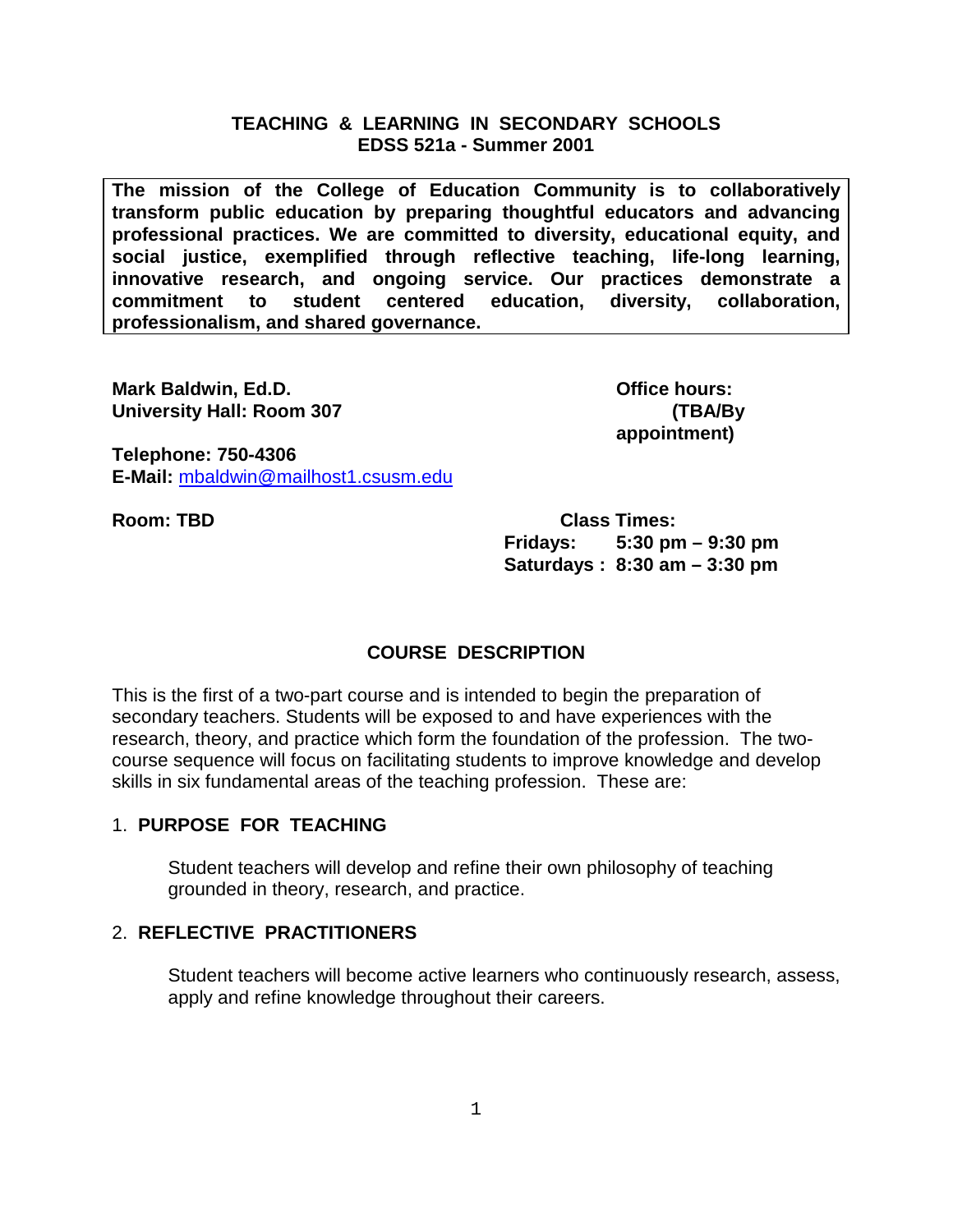#### 3. **PROFESSIONAL KNOWLEDGE**

Student teachers will increase their understanding of the principles of learning, curriculum, instruction and assessment as well as demonstrate application of this knowledge in the effective development of learning opportunities for all students.

## 4. **STUDENT FOCUS**

Student teachers will work equitably and effectively with all students by respecting the diversity of ethnicity, race, gender and distinctive characteristics of each individual.

## 5. **TEACHING AS A PROFESSION**

Student teachers will exhibit appreciation and practice of the principles, ethics and responsibilities of the profession.

## 6. **COLLABORATIVE RELATIONSHIPS**

Student teachers will practice collaboration and create partnerships with colleagues, students, parents, businesses and community agencies.

EDSS 521a will serve as an introduction to the purposes and philosophies of teaching, the current context of schooling, democratic practices, learning theories, creating positive class environments, instructional planning and an overview of reflective practice.

**Please Note: Each course in the Single Subject Part Time Program requires 15 hours of observation/participation in secondary schools.**

#### **REQUIRED TEXTS: [Used in both 521a & 521b]**

Callahan, J.F., Clark, L.H., & Kellough, R.D. (1998). Teaching in the Middle and Secondary Schools (6<sup>th</sup> ed.). Englewood Cliffs, New Jersey: Prentice-Hall.

Kohl, Herbert (1994). I Won't Learn From You. New York, New York: New Press

Rethinking Schools (1994). Rethinking Our Classrooms.

Various handouts as provided by the instructor.

## **ASSIGNMENTS AND GRADING**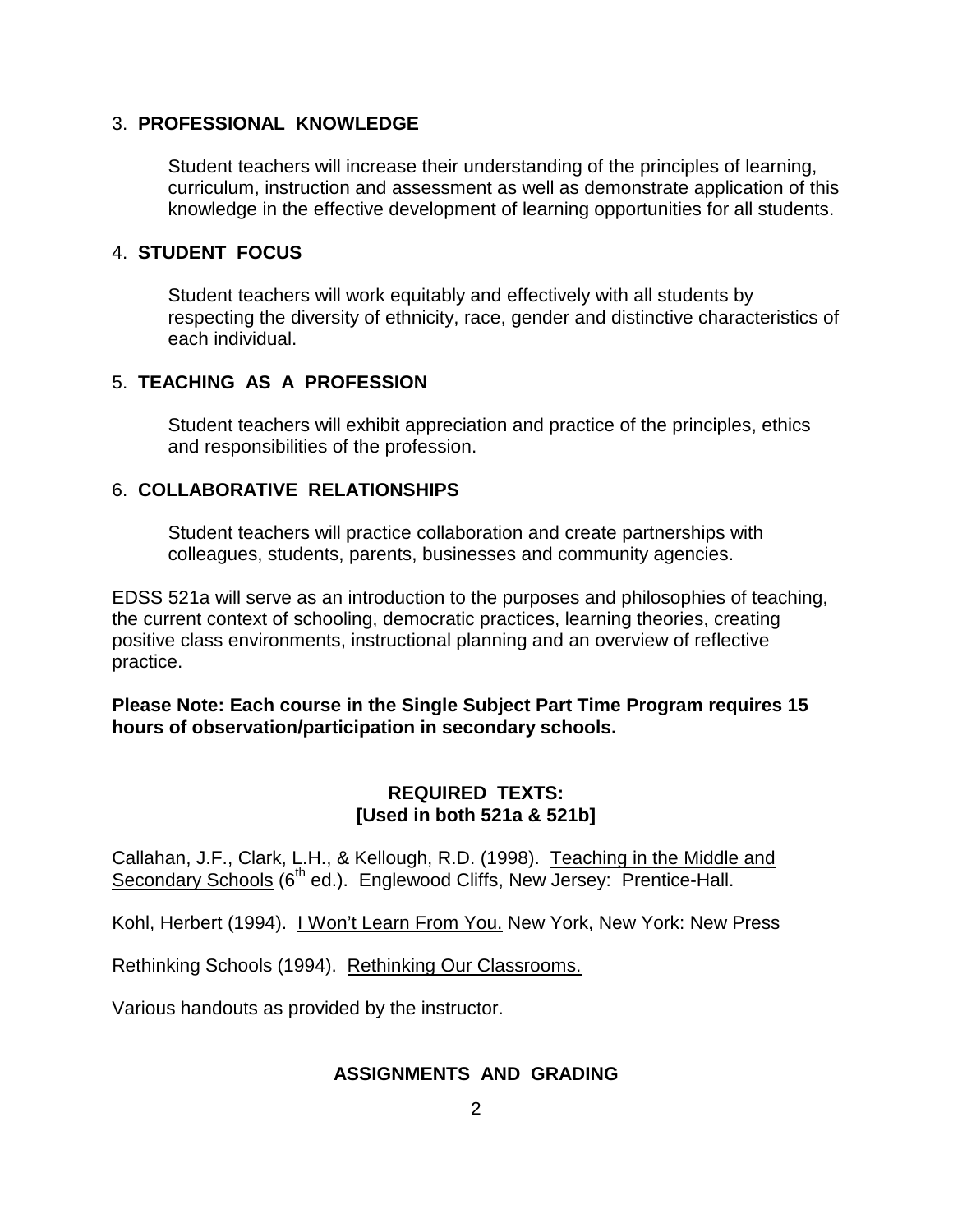All assignments should be typed and reflective of graduate level work. No late work will be accepted without prior approval. Assignments will be discussed in more detail in class.

#### **College of Education Attendance Policy**

Due to the participatory nature of this course, all students are expected to attend all classes and participate actively. Absences and late arrivals will affect the final grade. At a minimum, students must attend more than 80% of class time, or s/he **may not receive a passing grade** for the course at the discretion of the instructor. Should you have extenuating circumstances, please contact us.

#### ATTENDANCE AND PARTICIPATION (10%)

The course is designed to be participatory in nature, therefore your attendance and participation are important. Absences must be made up and may affect the final grade. Students are expected to be on time and prepared for class. Any student missing more than two classes will not receive credit for the course.

#### READING LOGS (20%)

Students will be assigned homework from the texts or related readings. Students should be prepared to present their responses to the readings in the form of a double entry reading response log at the next class meeting. The log may be typed or hand written (printed). The format to be used for the log will be explained in class.

#### JOURNALS / OBSERVATION REPORTS (30%)

Reflective journal entries (format for the journals will be provided) will be generated which focus on two specific elements of classroom life and student behavior: Class Management, Learning Climate. The instructor will provide a more detailed explanation of the assignment. Please note, this is a similar assignment as given in EDSS 530.

#### CLASS ENVIRONMENT PLAN (20%)

Students will provide an overview of their proposed classroom set-up, procedures, and methods of establishing a positive learning community.

UNIT / LESSON PLAN (20%)

Students will begin development of lesson and unit plans from their content area. These will include goals, instructional and assessment strategies.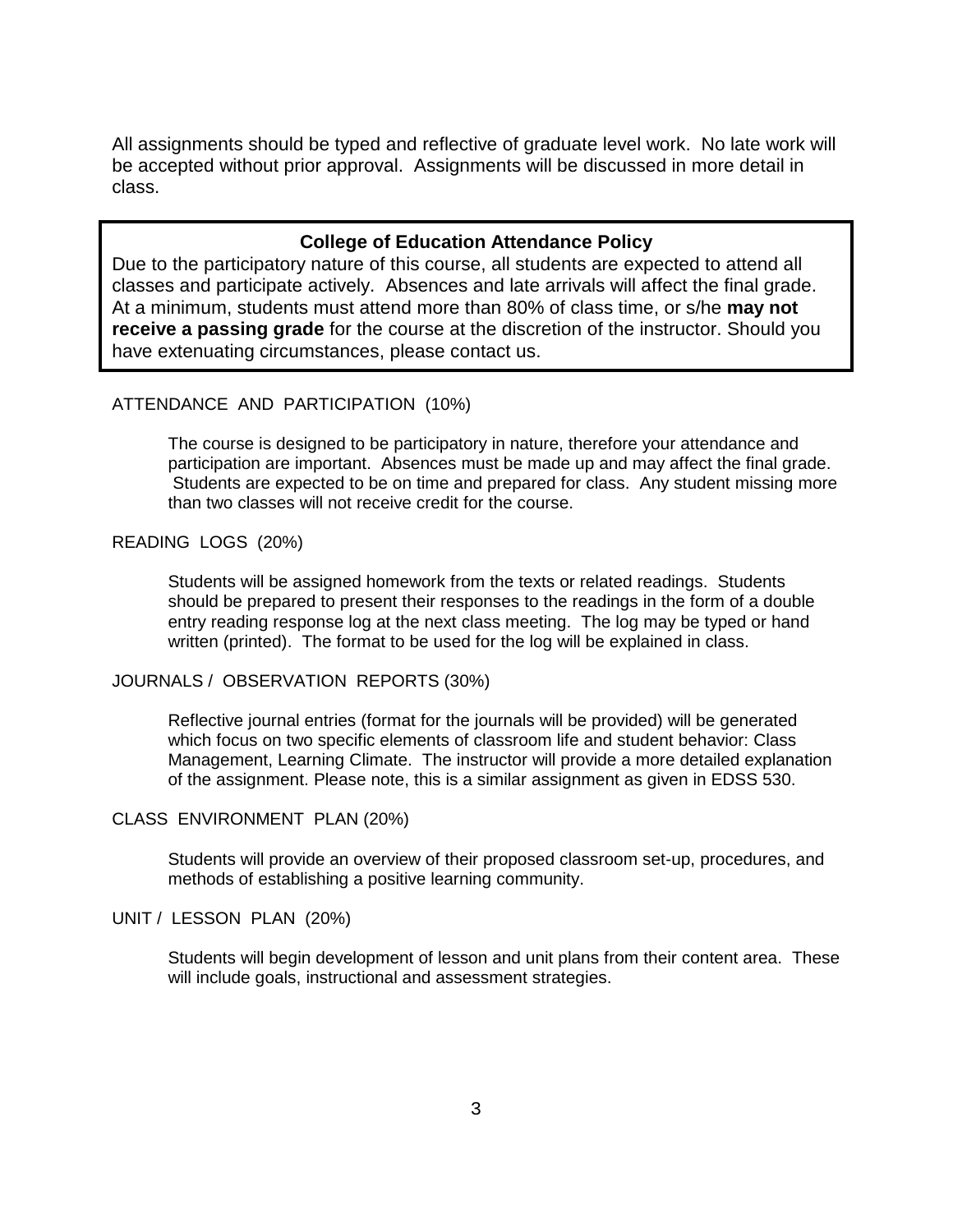# **GRADING SCALE**

| A  | 100-93 %     | $C+$ | 79-78 %               |
|----|--------------|------|-----------------------|
| А- | $92 - 90 \%$ | C    | 77-73 %               |
| B+ | 89-88 %      |      | $C - 72-70\%$         |
| B  | $87 - 83 \%$ |      | <b>Below 70 % N/P</b> |
| B- | $82 - 80 \%$ |      |                       |
|    |              |      |                       |

# **TENTATIVE CALENDAR**

| <b>DATE</b>           | <b>TOPIC</b>                                                                                            | <b>ASSIGNED READING</b><br>[Completed Prior to Class]                                                                   |
|-----------------------|---------------------------------------------------------------------------------------------------------|-------------------------------------------------------------------------------------------------------------------------|
| <b>Session 1</b>      | THE BIG PICTURE                                                                                         |                                                                                                                         |
| June 15 <sup>th</sup> | Introduction: Purpose and<br>Philosophy of Teaching                                                     | "Big Four"                                                                                                              |
|                       | Perceptions of Teaching & Schools<br><b>Reflective Practice</b>                                         | Callahan: Mod. 1<br>$[4-17, 20-23]$<br>Rethinking p. 4-5<br>"Habits of Reflection"                                      |
| June 16 <sup>th</sup> | Democracy and Diversity in<br>Education                                                                 | Rethinking p. 19-20, 30-33, 24-28,<br>142-145, 129 (Tracking)<br>"Creating Classrooms for Equity<br>and Social Justice" |
| <b>Session 2</b>      | <b>LEARNING THEORIES</b>                                                                                |                                                                                                                         |
| June 29 <sup>th</sup> | <b>Learning Theories</b>                                                                                | Kohl: Ch. 4<br>$[103-126]$<br>Callahan: Mod. 2<br>$[41 - 60]$                                                           |
| June 30 <sup>th</sup> | <b>Learning Theories Continued:</b><br>Behaviorism, Humanism, Coginitive<br>Development, Constructivism | <b>Handouts on Learning Theories</b><br>and Constructivism                                                              |